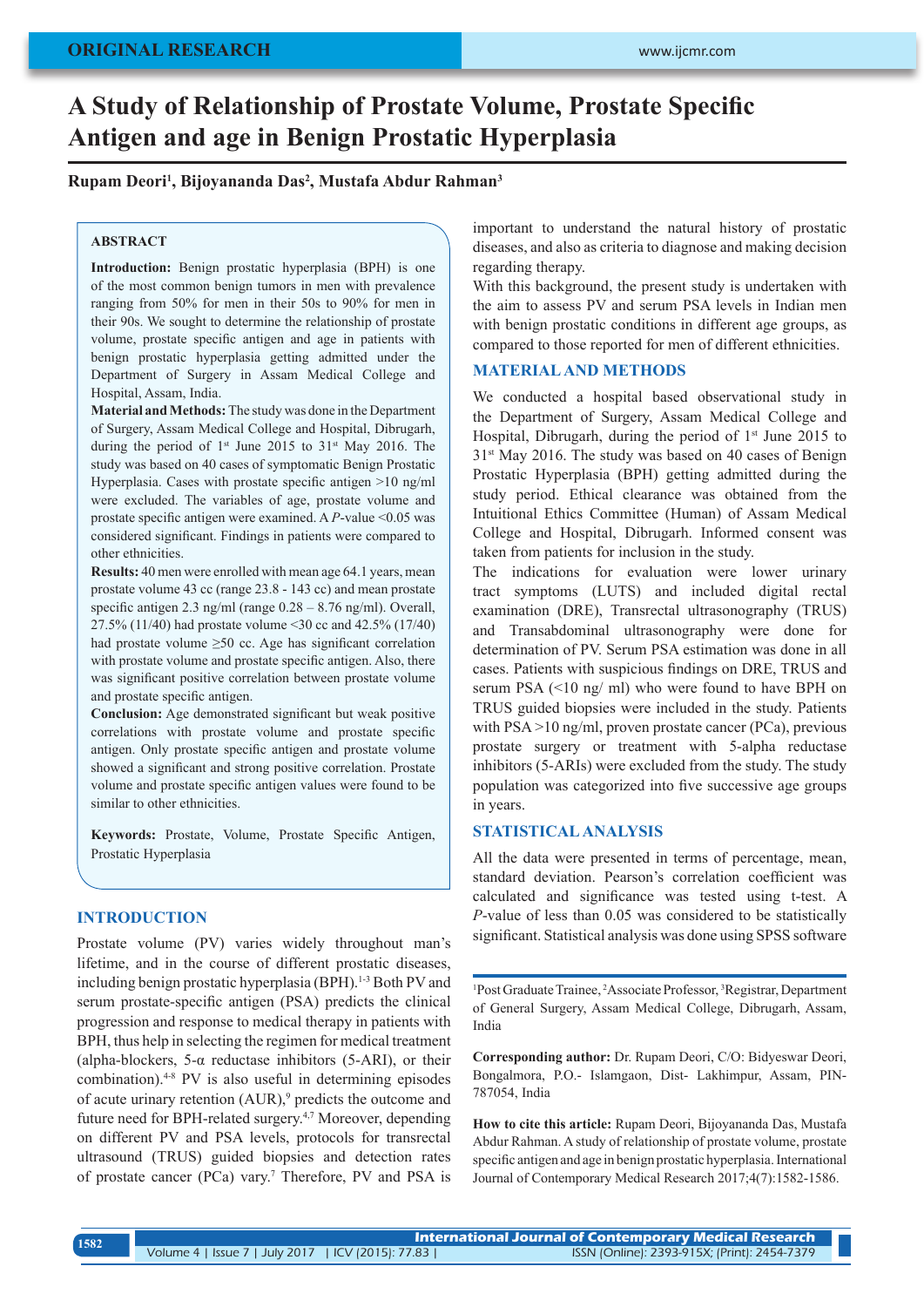| Age group (in years)                                                       |                | Number (n) | $PV$ (cc)       |              | $PSA$ (ng/ml) |               |
|----------------------------------------------------------------------------|----------------|------------|-----------------|--------------|---------------|---------------|
| Group                                                                      | Mean $\pm$ SD- |            | $Mean \pm SD$   | Range        | $Mean \pm SD$ | Range         |
| Below 50                                                                   | $47.5 \pm 2.1$ | 2          | $26.9 \pm 4.3$  | $23.8 - 30$  | $0.8 \pm 0.6$ | $0.39 - 1.26$ |
| 50-59                                                                      | $51.5 \pm 2.2$ | 8          | $32.4 \pm 12.7$ | $23.8 - 54$  | $1.4 \pm 0.8$ | $0.42 - 2.80$ |
| 60-69                                                                      | $63.7 \pm 2.5$ | 17         | $42.5 \pm 19.6$ | $24 - 102.3$ | $2.0 \pm 1.2$ | $0.28 - 4.61$ |
| 70-79                                                                      | $72.9 \pm 3.3$ | 10         | $58.5 \pm 30.3$ | $34 - 143$   | $3.7 \pm 1.8$ | $2.18 - 8.76$ |
| 80-89                                                                      | $82.0 \pm 2.0$ | 3          | $33.5 \pm 3.1$  | $30 - 36$    | $2.0 \pm 0.6$ | $1.30 - 2.54$ |
| Total                                                                      | $64.1 \pm 9.8$ | 40         | $43.0 \pm 22.4$ | $23.8 - 143$ | $2.3 \pm 1.5$ | $0.28 - 8.76$ |
| $PV =$ prostate volume, $PSA =$ prostate specific antigen                  |                |            |                 |              |               |               |
| Table-1: Prostate volume and PSA levels among men of different age groups. |                |            |                 |              |               |               |

| Age group                                                                                            | PV < 30cc<br>$n/total$ (%) | <b>PV30-39cc</b><br>n/total (%) | <b>PV40-49cc</b><br>$n/total$ (%) | PV > 50cc<br>$n/total$ (%) |  |
|------------------------------------------------------------------------------------------------------|----------------------------|---------------------------------|-----------------------------------|----------------------------|--|
| < 50                                                                                                 | $1/2(50\%)$                | $1/2(50\%)$                     |                                   |                            |  |
| 50-59                                                                                                | $7/8$ $(87.5\%)$           |                                 |                                   | $1/8$ (12.5%)              |  |
| 60-69                                                                                                | 4/17(23.5%)                | $6/17(35.3\%)$                  |                                   | $7/17(41.2\%)$             |  |
| 70-79                                                                                                |                            | $1/10(10\%)$                    | $1/10(10\%)$                      | $8/10(80\%)$               |  |
| 80-89                                                                                                |                            | $3/3$ (100%)                    |                                   |                            |  |
| Total                                                                                                | 11/40(27.5%)               | 11/40(27.5%)                    | $1/40$ (2.5%)                     | $17/40$ (42.5%)            |  |
| $PV =$ prostate volume                                                                               |                            |                                 |                                   |                            |  |
| Table 2. Frequency distribution of different prostate volumes (DV) emeng man of different age groups |                            |                                 |                                   |                            |  |

|  | Table-2: Frequency distribution of different prostate volumes (PV) among men of different age groups |  |  |  |
|--|------------------------------------------------------------------------------------------------------|--|--|--|
|--|------------------------------------------------------------------------------------------------------|--|--|--|

|                                                            | r     | <i>P</i> -value |  |  |  |
|------------------------------------------------------------|-------|-----------------|--|--|--|
| Age vs PV                                                  | 0.340 | 0.03            |  |  |  |
| Age vs PSA<br>0.493<br>0.001                               |       |                 |  |  |  |
| PV vs PSA                                                  | 0.933 | < 0.001         |  |  |  |
| $PV =$ prostate volume, $PSA =$ prostate specific antigen, |       |                 |  |  |  |
| $r =$ Pearson correlation coefficient.                     |       |                 |  |  |  |
| <b>Table-3:</b> Correlations age, PV and PSA               |       |                 |  |  |  |

version 11, variables of age, PV and PSA frequencies were examined in the study population and among different age groups.

### **RESULTS**

A total of 40 men fulfilling the inclusion and exclusion criteria were included in the study. The oldest patient in the series was 84 years old. The maximum numbers of cases were in the age group 60-69 years. The mean age at presentation was calculated to be 64.1 years (Table 1). The mean prostate volume (PV) was 43 cc (range 23.8 - 143 cc) and mean prostate specific antigen (PSA) was 2.3 ng/ml (range 0.28 – 8.76 ng/ml) (Table 1). Among different age group, PV and PSA varied widely. Overall, 27.5% (11/40) had PV <30 cc and 42.5% (17/40) had PV  $\geq$ 50 cc. PV varied widely over different age groups (Table 2). PV was < 30 cc in 11 (27.5%) patients, 30-39 cc in 11 (27.5%), 40-49 cc in 1  $(2.5\%)$  and  $\geq 50$  cc in 17 (42.5%) patients. Among individual age groups, most men had PV <50 cc, and the 70-79 years age group where more patients (80%; 8/10) had PV  $\geq 50$ cc. In the limited number of patients in the 80-89 years age group ( $n = 3$ ) we found 100% with PV <40 cc (Table 2). Age demonstrated significant with PV ( $P = 0.03$ ) and PSA ( $P =$ 0.001), but weak positive correlations with PV ( $r = 0.340$ ) and PSA  $(r = 0.493)$  (Table 3). Only PSA and PV showed a significant and strong positive correlation ( $P \le 0.001$ ; r = 0.933) (Table 3).

# **DISCUSSION**

Benign prostatic hyperplasia is a common cause of significant lower urinary tract symptoms in men and is the most common cause of bladder outflow obstruction in men > 70 years of age.10-12 Benign enlargement of prostate is universally accepted to be a disease of old age. Lu S *et al*, remarks that the prevalence of pathological BPH is 8% in the 4th decade of life; however, 50% of men develop pathological BPH at age 51-60 years.13 Patel ND *et al*, reported that with age, the prevalence of BPH rises markedly. Autopsy studies have found a histological prevalence of 8%, 50% and 80% in the  $4<sup>th</sup>$ ,  $6<sup>th</sup>$  and  $9<sup>th</sup>$  decades of life, respectively.<sup>14</sup> The present series conforms with the above findings to show an age range from 40years to 90 years. The peak incidence was between 60-69 years (42.5%). The prevalence of BPH is 5% in the age group <50 years and increases to 20% in men aged 51 to 60years.

In a study by Bohnen *et al* 52% of men with PSA ranging from 1.1–1.5 ng/ml and in 65% with PSA ranging from 1.6–2.0 ng/ml, were found to have PV >30cc. They reported that a serum PSA level >1.5 ng/ml could be a functional cut-off value to detect men with PV more than 30 cc.15 In a retrospective study, patients with PV >40 cc who were treated with different alpha-blockers demonstrated increased risk of treatment failure.16 In another study, patients receiving tamsulosin and having smaller total PV responded better on flow parameters.<sup>17</sup> PV > 30–40 cc is an indication for 5-ARI therapy in patients with moderate-to-severe LUTS, which is according to the BPH guidelines of the European Association of Urology. 9 Thus, patients with bothersome LUTS and PV ≤40 cc may get benefit using alpha-blocker medication, while 5-ARI therapy (with or without an alpha-blocker) is appropriate for those with  $PV \geq 40$  cc.<sup>18</sup>

We assessed the relationship between PV, PSA and age in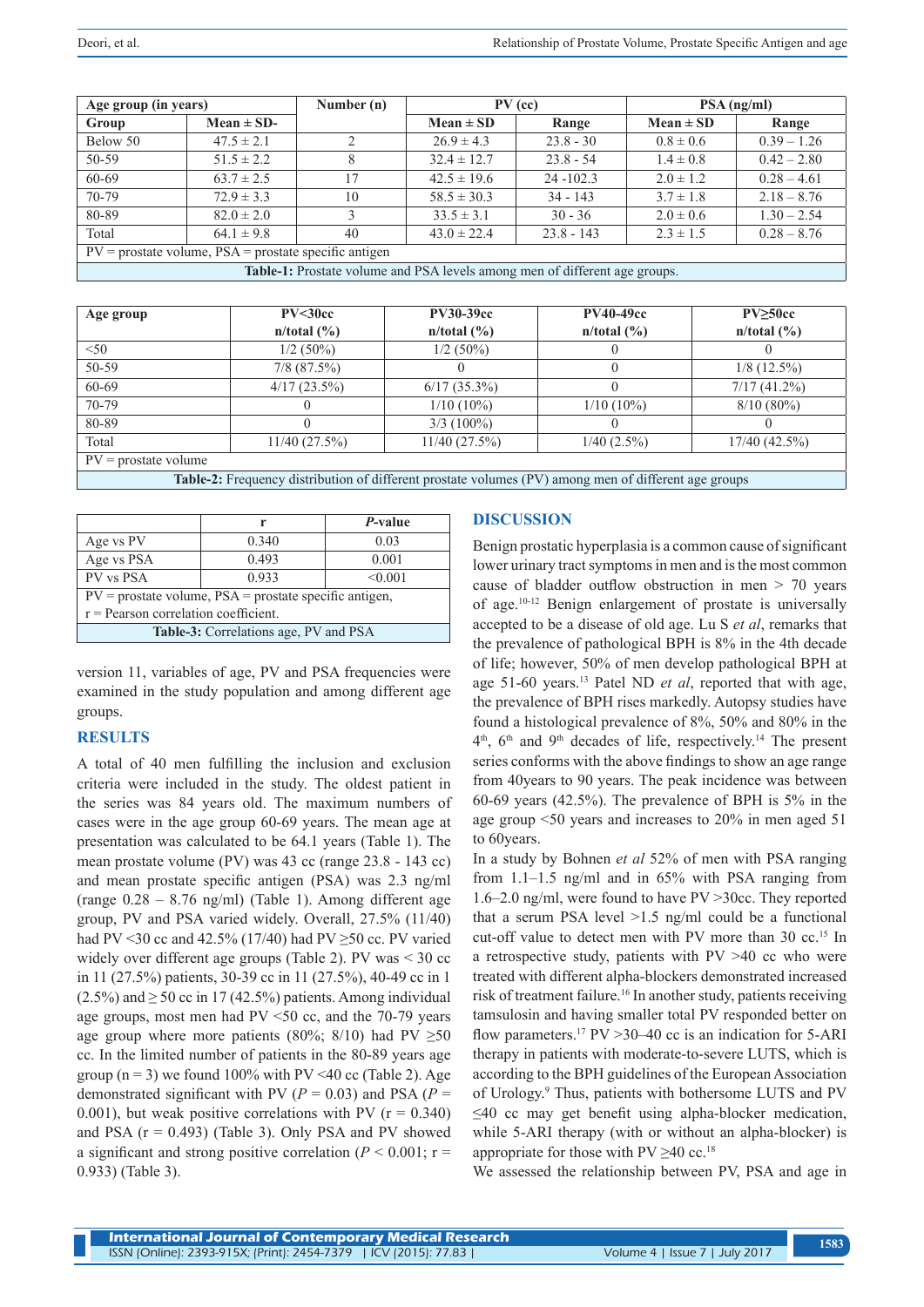| <b>Ethnicity</b>                                                                                      | Population                           | N     | Age (years) | $PV$ (cc)        | $PSA$ (ng/ml)   |  |
|-------------------------------------------------------------------------------------------------------|--------------------------------------|-------|-------------|------------------|-----------------|--|
|                                                                                                       |                                      | (pts) | Mean        | Mean             | Mean            |  |
|                                                                                                       |                                      |       | (range)     | (range)          | (range)         |  |
| Indian (Current study)                                                                                | Patients with LUTS secondary to      | 40    | 64.1        | 43.0             | 2.3             |  |
|                                                                                                       | <b>BPH</b>                           |       | $(46-84)$   | $(23.8-143)$     | $(0.28 - 8.76)$ |  |
| Saudi <sup>19</sup>                                                                                   | Patients with LUTS secondary to      | 447   | 64.2        | 35.2             | 2.2             |  |
|                                                                                                       | benign prostatic disease             |       | $(20-89)$   | $(7-184)$        | $(0.18-10)$     |  |
| White $(European)^{20}$                                                                               | Patients with LUTS suggestive of     | 354   | 70.2        | 40.1             | 3.9             |  |
|                                                                                                       | benign prostatic enlargement         |       | $(45-91)$   |                  | $- -$           |  |
| Predominantly White (Americans) <sup>21</sup>                                                         | Patients with symptomatic BPH and    | 4448  | 63.7        | 43.7             | 2.6             |  |
|                                                                                                       | no evidence of prostate cancer       |       | $(40-80)$   |                  | $- -$           |  |
| Japanese <sup>22</sup>                                                                                | Patients with at least moderate LUTS | 535   | 67.1        | 30.2             | 2.3             |  |
|                                                                                                       | and clinical BPH                     |       | $(43-89)$   | $(5-140.3)$      | $(0.2-9.9)$     |  |
| Korean <sup>23</sup>                                                                                  | Patients with LUTS and BPH           | 5716  | 64.3        | 36.9             | 2.2             |  |
|                                                                                                       |                                      |       | $(50-79)$   |                  | $-$             |  |
| Taiwanese <sup>24</sup>                                                                               | Patients with LUTS and pathologi-    | 233   | 71.4        | 43.1             | 5.9             |  |
|                                                                                                       | cally proven BPH                     |       | $(42-89)$   | $(10.5 - 104.6)$ | $(0.5-9.9)$     |  |
| $PV =$ prostate volume, $PSA =$ prostate specific antigen.                                            |                                      |       |             |                  |                 |  |
| Table-4: Comparison of prostate volume and PSA in Study population (Indian men) vs other ethnicities. |                                      |       |             |                  |                 |  |

Indian men with benign prostatic conditions. The PVs in our study are similar to those reported in European, American, and Taiwanese studies (Table 4).20,21,24 But the reported PVs in the present study are larger than those reported in Saudi, Japanese and Korean studies.<sup>19,22,23</sup> In a study done in Saudi men, 62% had PV <30cc while prostates larger than 50 cc were found in only 8.7%.<sup>19</sup> In a European study from the Netherlands, with study population of 1859 patients aged 40- 80 years with symptomatic BPH and no evidence of prostate cancer,  $26.3\%$  had PV < 30 cc and  $30.1\%$  had prostates > 50 cc.<sup>25</sup> In our study, 27.5% (11/40) of patients had PV <30 cc while 42.5% (17/40) had prostates  $\geq$ 50 cc. Among different age groups, most men had PV <50 cc, and the 70-79 years age group where more patients (80%; 8/10) had PV  $\geq$ 50 cc. In the limited number of patients in the 80-89 years age group  $(n = 3)$  we found 100% with PV <40 cc. Comparatively, in a study done in Saudi men, involving 447 patients aged 20-89 years with benign prostatic conditions, among different age groups, PV <30 cc was found in most of the men, except the 70-79 years age group where patients (55.2%; 53/96) had  $PV > 30$  cc. In the 80-89 years age group (n = 16) they found 62.5% with PV <30 cc.

The PV and its relationship to PSA are found to be variable in different races (Table 4).<sup>19-25</sup> The PV in Japanese and Korean men was reported to be lower than in white men. Also, the relationship between PSA and PV in Asian men is not similar to white men where more PSA per unit prostate volume has been noted in Japanese and Taiwanese men.<sup>22,24</sup> The reported mean PSA (5.9 ng/ml) in the study on Taiwanese men was higher than in other studies, but similar to ours. In our study the variation in prostate volume with other studies in Asian men may be due to the sample size of the study population which is smaller than other studies. However, the study designs, methodologies and populations involved in these studies are not identical; hence the comparison of such findings should be interpreted with caution.

Vesely et al from Sweden reported on the relationship between age, PV, PSA, symptom score and uroflowmetry in

men with LUTS.20 They found that progressive increase of mean PV (48.2ml) and mean PSA (5.4 ng/ml) in the  $\leq 80$ years age group as compared to the <54 years age group (27.5 ml and 1.5 ng/ml, respectively). Moreover, they found a decrease in both PV and symptom score in the 75-79 years age group, while PSA remained unchanged. In our study, the PV increases with increasing age except in the age group 80- 89 years. In 80–89 years age group demonstrated 100% (3/3) with PV <40 cc, showing smaller prostates in this particular group as compared to the younger 60-69 and 70-79 age groups, where 41.2% and 80% had PV  $\geq$ 50 cc, respectively. Although these findings can be explained by the hypothesis of prostatic atrophy, but this interpretation must be made with caution, as the sample size is very small in the 80-89 years age group and the individual patients were not done follow-up longitudinally.

Our study conforms with an Indian study done by Ganpule AP *et al*, in their study in a community- based population in Gujarat (India) found that 37 (1.8%) had a PSA more than 10ng/ml, 180 (8.9%) had a PSA between 4-10 ng/ml, while 1787 (89.17%) had a PSA of  $\leq$ 4 ng/ml,.<sup>26</sup> There was significant correlation between prostate volume and PSA (correlation coefficient 0.50) and between age and prostate volume (correlation coefficient 0.33). The age-specific PSA values calculated as the 95<sup>th</sup> percentile value were as follows, 40-49 years (0-2.1), 50-59 years (0-3.4), 60-69 years (0-4.2) and more than 70 years  $(0-5.0)$ .<sup>75</sup> In the present study, the PSA levels were  $\langle 4ng/ml$  in 95%, 4-10ng/ml in 5% and  $>10ng$ ml were excluded from the study. There was a statistically significant correlation between age and prostate volume (correlation coefficient 0.340) and between PSA and prostate volume (correlation coefficient 0.933). The age-specific PSA values were as follows, 40-49 years (0.39-1.26), 50-59 years (0.42-2.80), 60-69 years (0.28-4.61) and more than 70 years (1.30-8.76).

We recognize that our study was limited by its relatively small single-center study population. Our findings need to be better characterized by prospective, multicenter,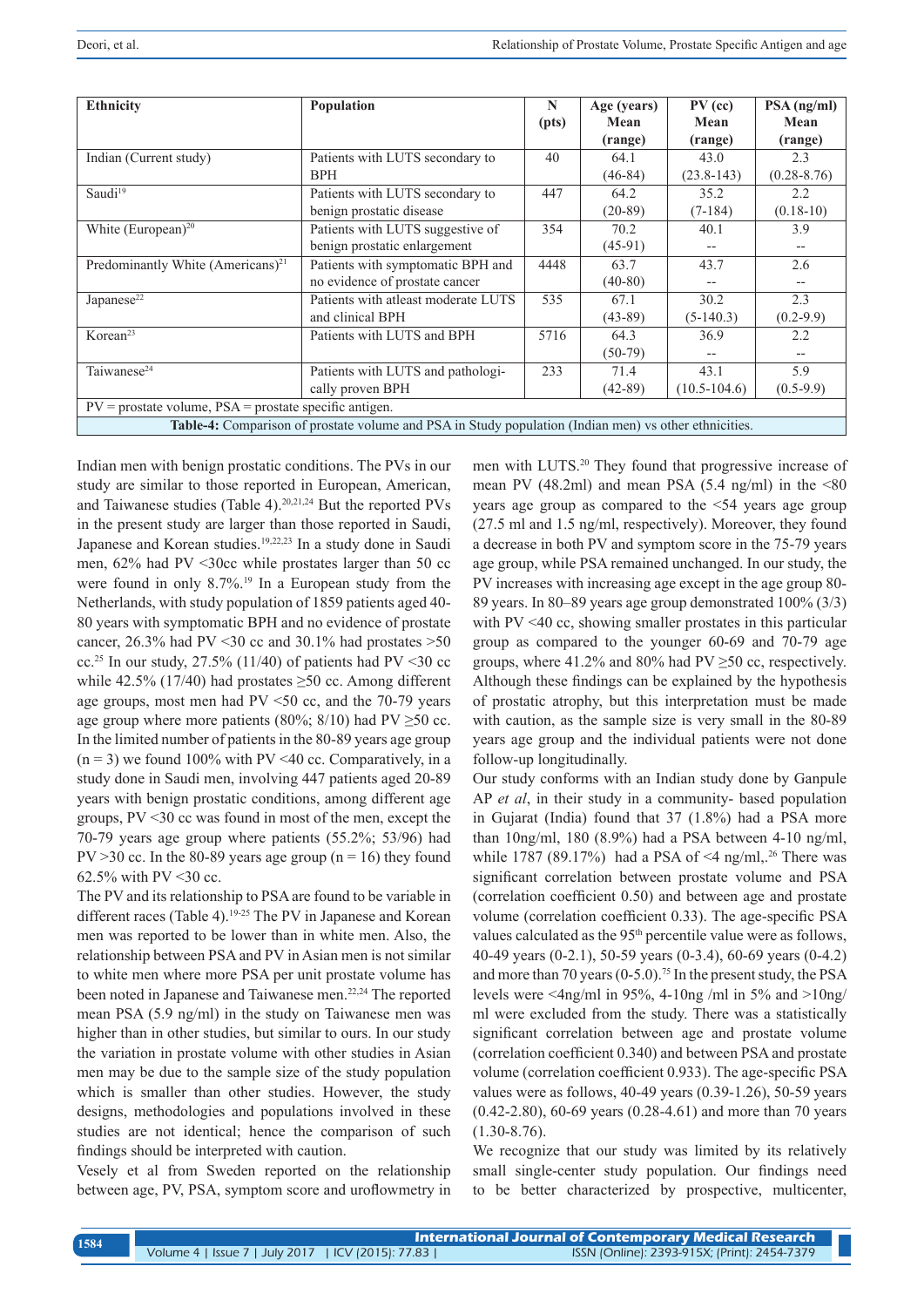long-term longitudinal studies entailing larger cohorts of randomly selected community-based populations. India being ethnically distinct, need a large community-based multicentre Indian studies.

### **CONCLUSION**

Benign Prostatic Hyperplasia (BPH) is age related and the prevalence increases with increasing age. Changes in prostate volume (PV) and serum prostate specific antigen (PSA) vary among different ages. Age is found to be significant but showed weak positive correlations with PV and PSA. Only PSA and PV demonstrated a significant and strong positive correlation. The study also demonstrated that serum PSA correlates with age, and this is due to increasing prostate volume with advancing age. PV and PSA values were found to be closer to other ethnicities. India being ethnically distinct, need to have separate PSA reference ranges which need to be established with large communitybased multicentre Indian studies.

#### **ACKNOWLEDGMENT**

We are grateful to Prof. Dr. Sorbeswar Bhuyan and Dr. Simanta Jyoti Nath and all the faculties of the department of Surgery, Assam Medical College, Assam, India, for their valuable guidance and encouragement during the course of the study.

#### **REFERENCES**

- Roehrborn CG. The utility of serum prostatic-specific antigen in the management of men with benign prostatic hyperplasia. Int J Impot Res. 2008;20:19–26.
- 2. Berry SJ, Coffey DS, Walsh PC, Ewing LL. The development of human benign prostatic hyperplasia with age. J.Urol. 1984;132:474-9.
- 3. Emberton M, Andriole GL, De La Rosette J, Djavan B, Hoefner K, Vela Navarrete R, et al. Benign prostatic hyperplasia: A progressive disease of aging men. Urology. 2003;61:267-73.
- 4. Boyle P, Gould AL, Roehrborn CG. Prostate volume predicts outcome of treatment of benign prostatic hyperplasia with finasteride: Meta-analysis of randomized clinical trials. Urology. 1996;48:398-405.
- 5. Roehrborn CG, Boyle P, Bergner D, Gray T, Gittelman M, Shown T, et al. Serum prostate-specific antigen and prostate volume predict long-term changes in symptoms and flow rate: Results of a four-year, randomized trial comparing finasteride versus placebo. PLESS Study Group. Urology. 1999;54:662-9.
- 6. McConnell JD, Roehrborn CG, Bautista OM, Andriole GL, Dixon CM, Kusek JW, et al. The long-term effect of doxazosin, finasteride and combination therapy on the clinical progression of benign prostatic hyperplasia. N.Engl.J.Med. 2003;349:2387-98.
- 7. AUA Practice Guidelines Committee. AUA guideline on management of benign prostatic hyperplasia (2003). Chapter 1: Diagnosis and treatment recommendations. J.Urol. 2003;;170:530-47.
- 8. Madersbacher S, Alivizatos G, Nordling J, Sanz CR, Emberton M, De La Rosette JJMCH. EAU 2004 guidelines on assessment, therapy and follow-up of

men with lower urinary tract symptoms suggestive of benign prostatic obstruction (BPH guidelines). Eur. Urol. 2004;46:547-54.

- 9. Marberger MJ, Andersen JT, Nickel JC, Malice MP, Gabriel M, Pappas F, et al. Prostate volume and serum prostate-specific antigen as predictors of acute urinary retention. Combined experience from three large multinational placebo-controlled trials. Eur.Urol. 2000;38:563-8.
- 10. Mochtar CA, Kiemeney LALM, Laguna MP, Van RMM, Barnett GS, Debruyne FMJ, et al. Prognostic role of prostate-specific antigen and prostate volume for the risk of invasive therapy in patients with benign prostatic hyperplasia initially managed with alpha1-blockers and watchful waiting. Urology. 2005;65:300-305.
- 11. Laniado ME, Ockrim JL, Marronaro A, Tubaro A and Carter SS. Serum prostate-specific antigen to predict the presence of bladder outlet obstruction in men with urinary symptoms. BJU International. 2004;94:1283– 1286.
- 12. Wein AJ, Kavoussi LR, Novick AC,Partin AW, Peters CA editors. Campbell-Walsh Urology. 9th ed. Saunders Inc. Elsevier. Inc; 2007
- 13. Lu S, Chen C. Natural history and epidemiology of benign prostatic hyperplasia. Formosan Journal of Surgery. 2014;47:207-210.
- 14. Parsons J,Patel N. Epidemiology and etiology of benign prostatic hyperplasia and bladder outlet obstruction. Indian Journal of Urology. 2014;30:170-176.
- 15. Bohnen AM, Groeneveld FP, Bosch JL. Serum prostate specific antigen as a predictor of prostate volume in the community: The Krimpen study. Eur. Urol. 2007;51(6):1645,52;1652-3.
- 16. De La Rosette JJ, Kortmann BB, Rossi C, Sonke GS, Floratos DL, Kiemeney LA. Long-term risk of retreatment of patients using alpha-blockers for lower urinary tract symptoms. J.Urol. 2002;167:1734-9.
- 17. Mimata H, Satoh F, Ohno H, Miyoshi M, Nomura Y. Clinical characteristics of alpha-blocker responders in men with benign prostatic hyperplasia. Urol.Int. 2002;68:237-42.
- 18. Clifford GM, Farmer RD. Medical therapy for benign prostatic hyperplasia: A review of the literature. Eur. Urol. 2000;38:2-19.
- 19. Mosli H, Abdel-Meguid T. The relationship between prostate volume, prostate-specific antigen and age in Saudi men with benign prostatic conditions. Afr J Urol. 2010;16:117-123.
- 20. Vesely S, Knutson T, Damber JE, Dicuio M, Dahlstrand C. Relationship between age, prostate volume, prostate specific antigen, symptom score and uroflowmetry in men with lower urinary tract symptoms. Scand.J.Urol. Nephrol. 2003;37:322-8.
- 21. Roehrborn CG, Boyle P, Gould AL, Waldstreicher J. Serum prostate-specific antigen as a predictor of prostate volume in men with benign prostatic hyperplasia. Urology. 1999;53:581-9.
- 22. Gupta A, Aragaki C, Gotoh M, Masumori N, Ohshima S, Tsukamoto T, et al. Relationship between prostate specific antigen and indexes of prostate volume in Japanese men. J.Urol. 2005;173:503-6.